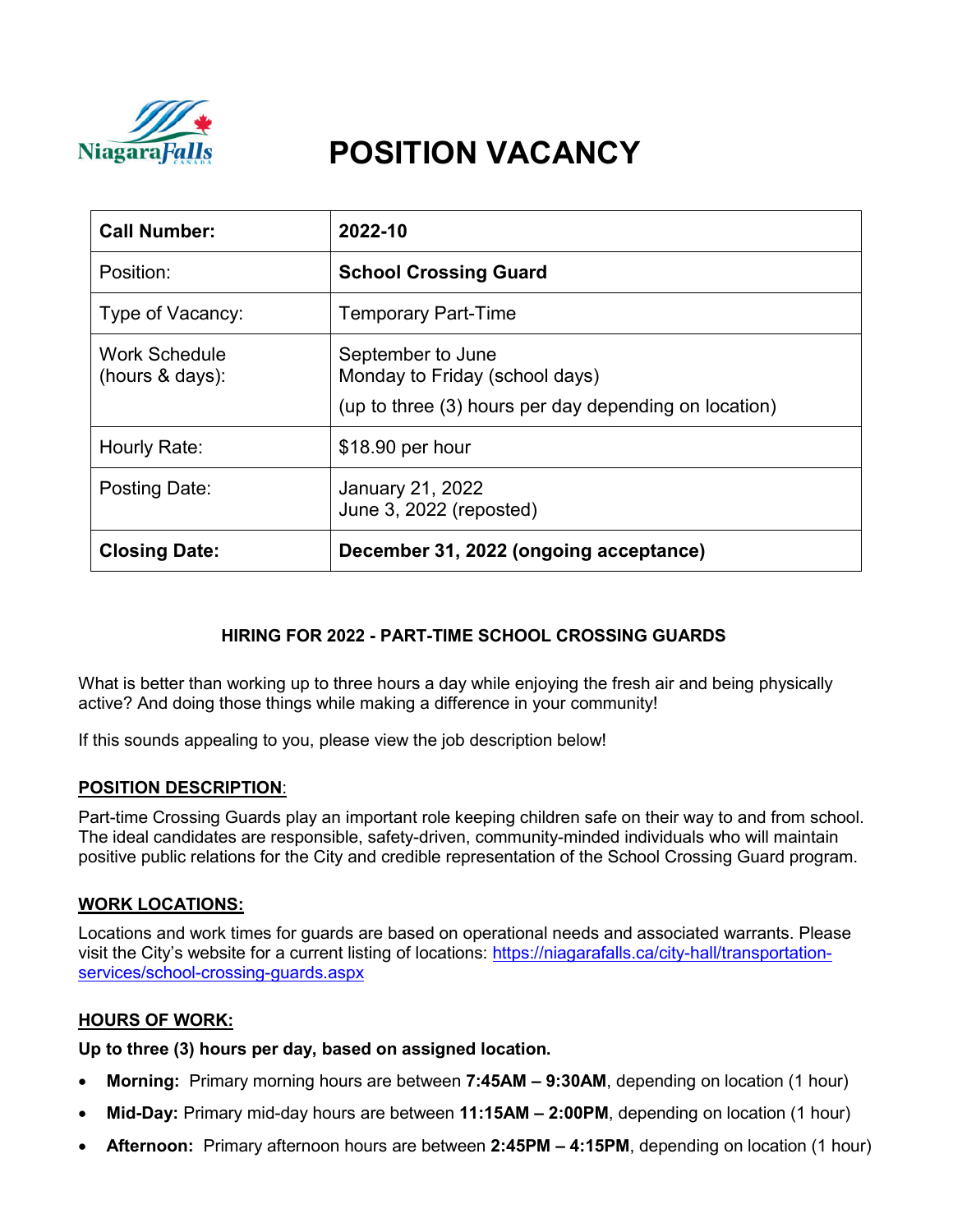# **ACCOUNTABILITIES:**

- Control the flow of traffic to allow for the safe, supervised crossing of students and pedestrians.
- Communicate clearly and effectively using spoken commands and hand signals.
- Instruct students and other pedestrians in safe crossing procedures.
- Exercise sound judgment in determining safe opportunities to cross students and pedestrians, based on weather conditions, road conditions, distance and speed of traffic, gaps in traffic and distracted driving.
- Position requires the ability to manage risk and to limit the potential for liability to the municipality.
- Oversee the safe conduct of students at assigned school crossing while waiting to cross and reports concerns of unsafe behaviour to either the school or to the School Crossing Guard Coordinator.
- Document and report incidents to Coordinator, including reporting vehicles which have failed to obey stop requests.
- Reports site safety conditions at designated school crossing location to Coordinator.
- Responsible for applying salt/sand mixture, by hand, to areas of road/sidewalk adjacent to crosswalk during winter months, as necessary.
- Abide by the Highway Traffic Act as applicable to School Crossing Guards, as well as municipal policies and procedures pertaining to the position with the City.

## **PHYSICAL REQUIREMENTS:**

- Good Vision must be able to see vehicles, different colours (stop lights), children and signal indications from close and far distances.
- Good Hearing must be able to communicate with children, motorists, parents and hear vehicles approaching, honking, etc.
- General Alertness ability to assess vehicles stopping, anticipate children's and motorists actions.
- Sure Footing Able to walk on snow, slippery conditions caused by ice and rain, inclement weather e.g. cold, hot, etc.
- Walking speed of .9m/sec for approximately a 6m distance.
- Holding arm up at shoulder height and bending elbow, extending arm above head, holding stop sign (approximately 2 lbs) for 1 minute intermittently for a 45 minute period.
- Able to stand for approximately 2 hour duration in all weather conditions.
- As the nature of this position is to ensure the safety of children and pedestrians, Crossing Guards may need to be reassessed from time to time to ensure they are fit to perform the necessary duties.
- Access to reliable transportation to get to the work site.